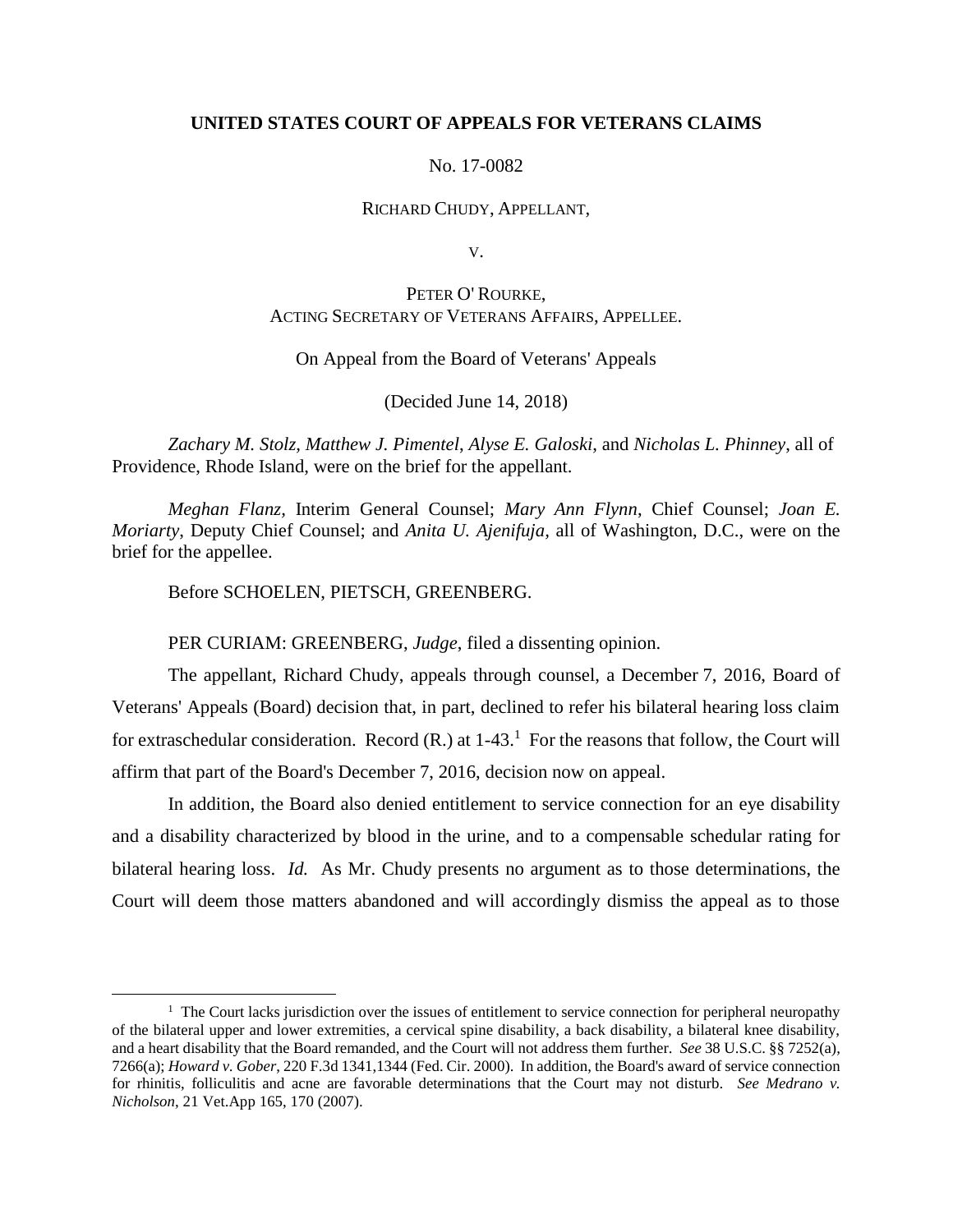issues. *See Pederson v. McDonald*, 27 Vet.App. 276, 283 (2015) (en banc) (holding that, where an appellant abandons an issue or claim, the Court will not address it).

## **I. BACKGROUND**

Mr. Chudy served in the U.S. Navy from December 1968 to November 1972. R. at 485. In a June 2004 rating decision, the Milwaukee VA regional office (RO) awarded service connection for left ear hearing loss and assigned a noncompensable rating, effective January 31, 2003. R. at 1130-39. That same month, the RO denied entitlement to service connection for right ear hearing loss. R. at 1114-29. Mr. Chudy did not appeal the denial.

In May 2005, Mr. Chudy was treated for pressure in his ears, especially on the left side. R. at 2756. The VA physician assessed rhinitis and noted that an allergy consultation would be obtained for possible mold or fungal sensitivities. *Id*. He attributed Mr. Chudy's ear pressure to nasal inflammation and stated that he did not suspect any primary otologic disease. *Id*.

In December 2010, Mr. Chudy filed an increased-rating claim for left ear hearing loss and an application to reopen his claim for service connection for right ear hearing loss. R. at 1013.

According to a February 2011 private medical record, Mr. Chudy reported having had extensive postservice work experience but now was enjoying his retirement on his 50-acre wildlife retreat in Scandinavia, Wisconsin. R. at 969. He reported that he did not think his hearing was a problem and was not convinced he needed amplification. *Id*.

Mr. Chudy underwent a VA medical examination in April 2011. R. at 936-40. The examiner noted a history of dizziness and vertigo as a reaction to medications for PTSD, but "now [experiencing dizziness or vertigo] just with rising quickly." R. at 937. Mr. Chudy also reported wax build-up. *Id*. On examination, the ear canals were clear and the tympanic membranes (TMs) were unremarkable bilaterally. R. at 938. The examiner stated that Mr. Chudy experienced no significant effects on occupation or usual daily activities. R. at 939.

In a June 2011 rating decision, the RO denied a compensable rating for left ear hearing loss, found that Mr. Chudy submitted new and material evidence to reopen the claim for service connection for right ear hearing loss, and denied the claim on the merits. R. at 924-35. That month, Mr. Chudy filed a Notice of Disagreement. R. at 870. In June 2013, the RO issued a Statement of the Case that continued to deny the claims. R. at 619-60. Mr. Chudy perfected his appeal the following month. R. at 599-600.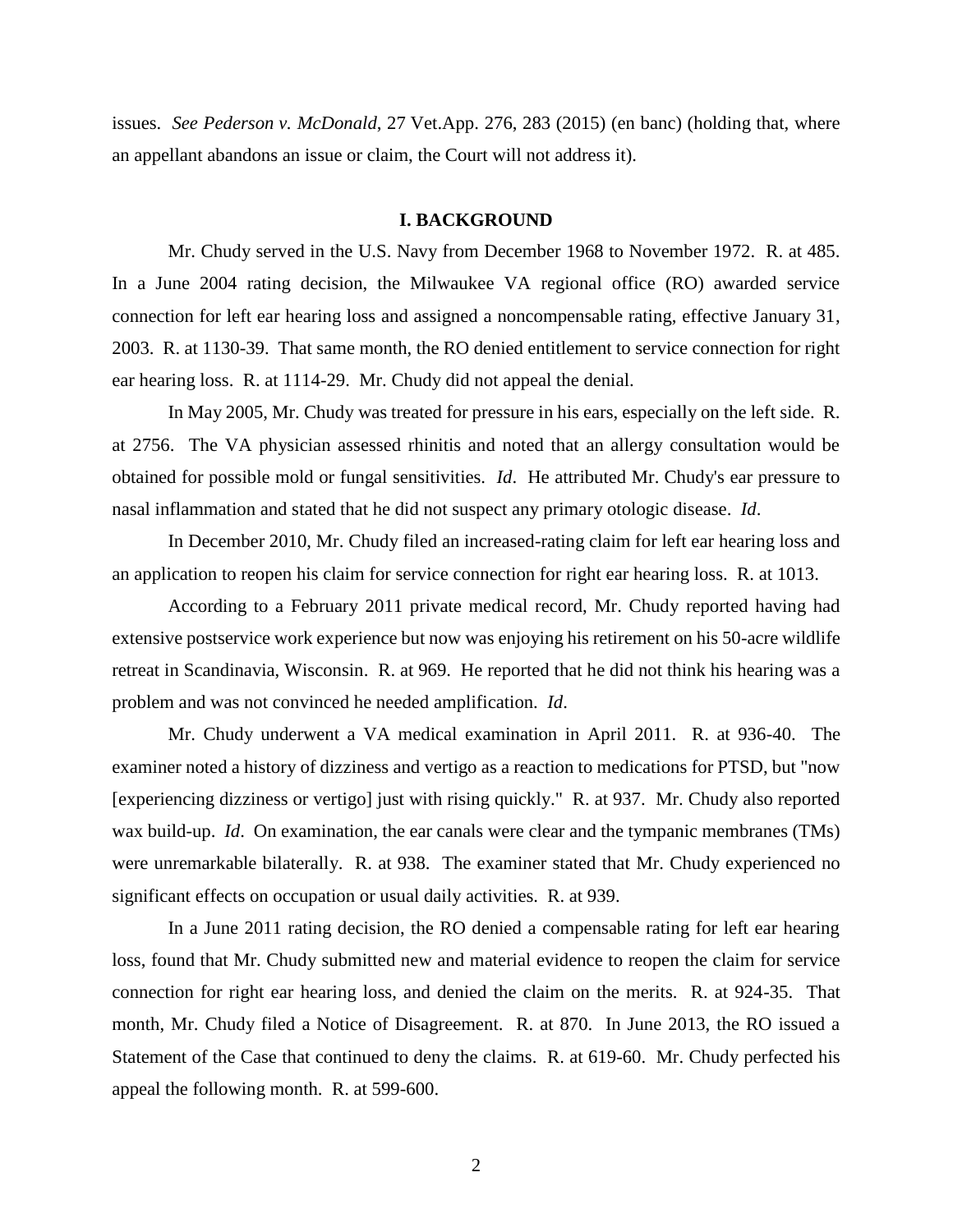According to a January 2014 VA treatment note, Mr. Chudy experienced dizziness when he stood up quickly. R. at 317. The physician explained that he was taking two blood pressure medications and had gained weight, and that with this scenario, dizziness was common. R. at 318. On examination, after the impacted right earwax was cleared, the TMs were normal. R. at 317. A July 2014 treatment record similarly noted that he got a little dizzy when bending forward and that, at times, his chest felt tight with that maneuver. R. at 329. Examination of the ears reflected normal TMs and clean external canals. *Id*.

In a September 2015 decision, the Board awarded service connection for right ear hearing loss and remanded the issue of entitlement to a compensable rating for Mr. Chudy's (now bilaterally service-connected) hearing loss. R. at 276-314.

A November 2015 VA urgent care note reflects that Mr. Chudy presented with complaints of a worsening headache for 2 weeks. R. at 2277. He reported that the pain was below his left ear and radiated to the left side of his head, and that he had just finished antibiotics for a dental infection. *Id*. On examination later that morning, the clinician assessed left sided neck and head pain, osteoarthritis, and inclusion cyst in head. R. at 2273.

A December 2015 rating decision continued the denial of a compensable rating for bilateral hearing loss. R. at 112-23. The same month, Mr. Chudy underwent a VA examination. R. at 178-81. Concerning the functional impact of hearing loss, the VA examiner responded "yes" to the question whether Mr. Chudy's hearing loss affected ordinary conditions of daily life, including ability to work. R. at 181. When asked to explain the answer "yes" in Mr. Chudy's own words, the examiner recorded his statement as the following: "'When I got the grandkids around I lose a lot of voice, and my wife too.'" *Id*.

In the December 2016 decision now on appeal, the Board denied a compensable schedular rating for bilateral hearing loss and declined to refer the case for extraschedular consideration. R. at 2-43. The Board found that "the symptoms associated with [Mr. Chudy's] hearing loss disability [were] not shown to cause any impairment that is not already contemplated by the relevant diagnostic code" and that "the rating criteria reasonably describe his disability." R. at 13. The Board also found that there had not been any hospitalizations or marked interference with employment as a result of hearing loss, and concluded that referral for extraschedular consideration was not warranted. *Id*. Mr. Chudy only appealed the Board's denial of referral for extraschedular consideration.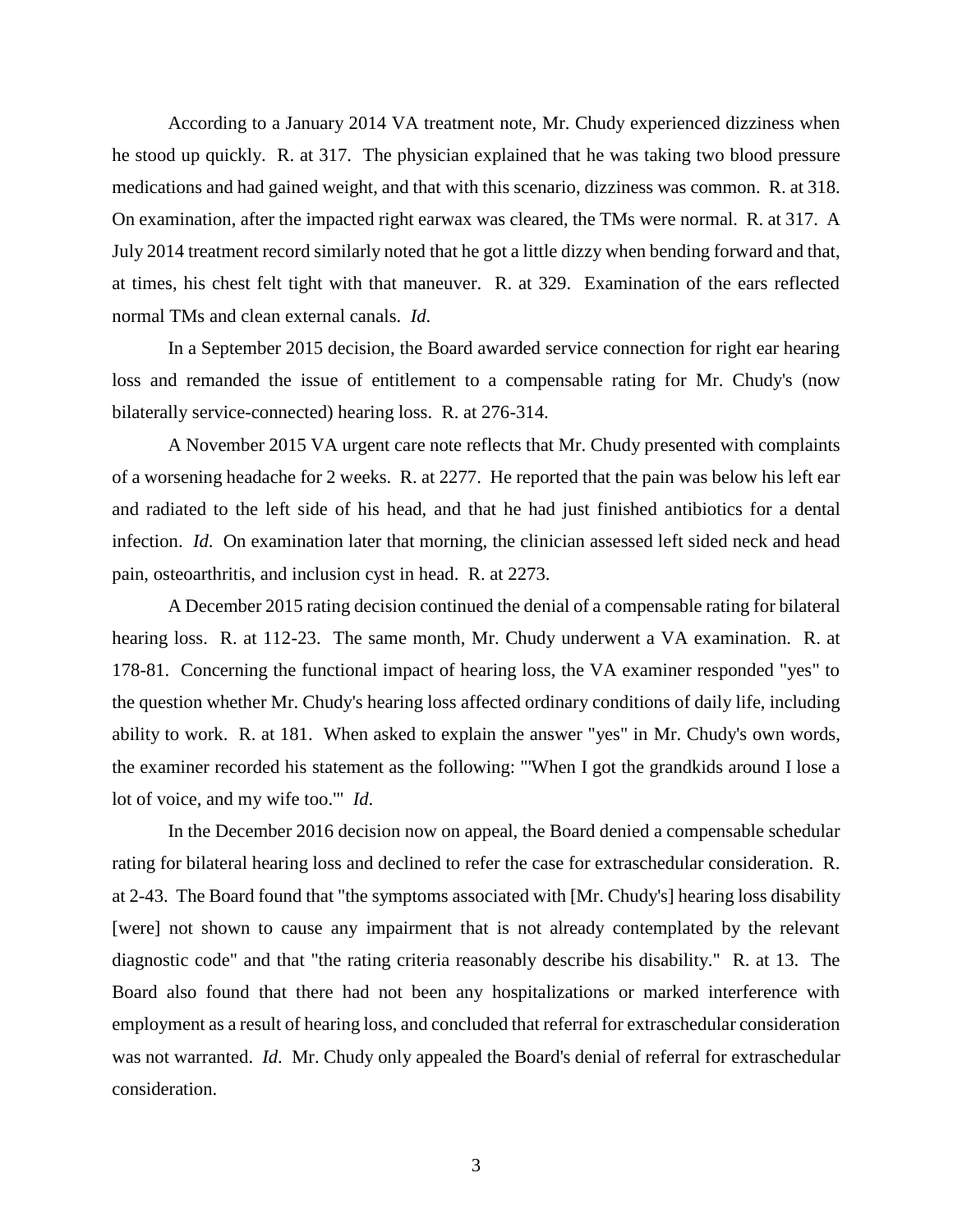## **II. ARGUMENTS**

Mr. Chudy argues that the Board misinterpreted the law and failed to provide an adequate statement of reasons or bases to support its determination that extraschedular referral was not warranted. Appellant's Brief (Br.) at 1-9; Reply Br. at 1-5. Specifically, he contends that the Board failed to explain how the schedular rating criteria contemplated his symptoms of dizziness, ear pain, ear pressure, and social and professional difficulties, *id.* at 6, and failed to explain why his disability picture did not exhibit marked<sup>2</sup> interference with employment, *id.* at 8-9.

The Secretary counters that, as none of the symptoms cited by Mr. Chudy were attributed to his hearing loss disability and none of the record evidence demonstrates that his hearing loss caused marked interference with employment, the Court should affirm the Board's denial of extraschedular referral. Secretary's Br. at 7-18.

## **III. ANALYSIS**

VA's schedule of disability ratings is based on the average impairment of earning capacity in civil occupations from specific injuries or combinations of injuries. 38 U.S.C. § 1155; 38 C.F.R. § 3.321(a) (2017). However, "[t]o accord justice" in the "exceptional case where the schedular evaluations are found to be inadequate," VA has authorized the assignment of extraschedular ratings. 38 C.F.R. § 3.321(b)(1) (2017).<sup>3</sup> Disabilities that (1) "present[] such an exceptional disability picture that the available schedular evaluations . . . are inadequate" and (2) exhibit other related factors such as "'marked interference with employment' or 'frequent periods of hospitalization'" must be referred to the director of Compensation Service to determine whether

 $\overline{a}$ 

<sup>2</sup> To the extent that there is a pending issue before the Court with respect to the definition of "*marked*  interference with employment" in *Smiddy v. O'Rourke*, No. U.S. Vet. App. 16-2333 (submitted to panel Jan. 19, 2018) (emphasis added), resolution of that issue is unnecessary in this context, where there is no evidence of *any* interference with employment.

<sup>&</sup>lt;sup>3</sup> In *Johnson v. McDonald*, the U.S. Court of Appeals for the Federal Circuit held that § 3.321(b)(1) required VA to consider the combined effects of multiple service-connected disabilities when making an extraschedular assessment. 762 F.3d 1362, 1365-66 (Fed. Cir. 2014). In response to *Johnson*, VA recently promulgated a final rule, effective January 8, 2018, amending § 3.321(b)(1) to prohibit extraschedular consideration based on the combined effects of more than one service-connected disability. *See* Department of Veterans Affairs, Extra-Schedular Evaluations for Individual Disabilities, 82 Fed. Reg. 57,830 (Dec. 8, 2017). As the appellant does not assert any combined impact of multiple service-connected disabilities in this case, the recent amendment to  $\S 3.321(b)(1)$  does not affect the Court's analysis in this matter.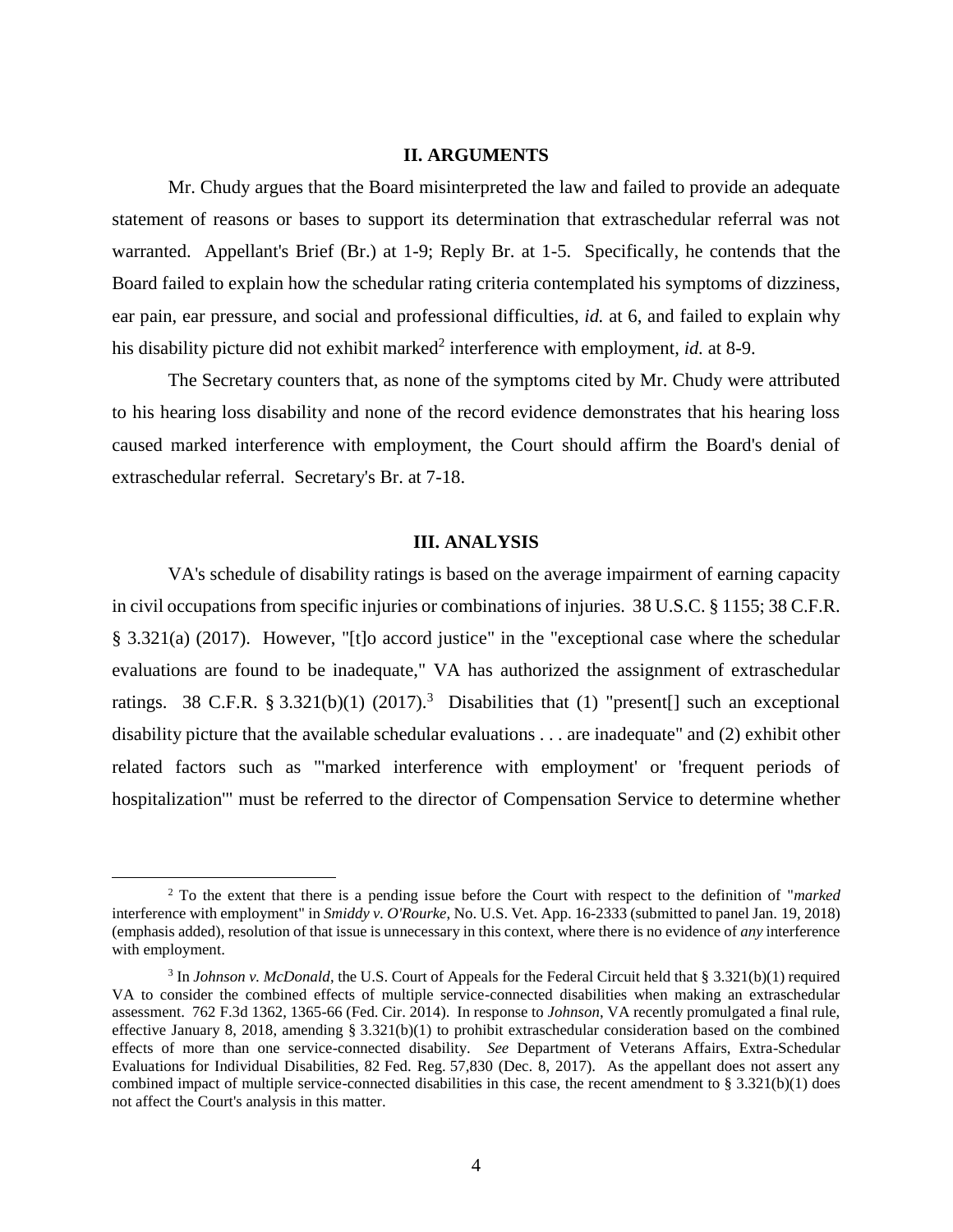an extraschedular rating is warranted. *Thun v. Peake*, 22 Vet.App. 111, 115-16 (2008), *aff'd sub nom. Thun v. Shinseki*, 572 F.3d 1366 (Fed. Cir. 2009) (quoting 38 C.F.R. § 3.321(b)(1)).

In *Yancy v. McDonald,* 27 Vet.App. 484, 494 (2016), the Court noted that the first and second *Thun* elements, although interrelated, involve separate analyses and independent inquiries, thus an error with respect to one element does not necessarily affect the Board's analysis of the other. 27 Vet.App. at 494-95. The Court held that if either *Thun* element is not met, then referral for extraschedular consideration is not appropriate. *Id.* (citing *Thun*, 22 Vet.App. at 116, and *Anderson v. Shinseki*, 22 Vet.App. 423, 427 (2009)).

The Board's denial of referral for an extraschedular disability rating is a factual determination that the Court reviews under the "clearly erroneous" standard of review. *Thun*, 22 Vet.App. at 115. As with any finding on a material issue of fact and law presented on the record, the Board must support its determination with an adequate statement of reasons or bases that enables the claimant to understand the precise basis for that determination and facilitates review in this Court. 38 U.S.C. § 7104(d)(1); *Thun*, 22 Vet.App. at 115; *Allday v. Brown*, 7 Vet.App. 517, 527 (1995); *Gilbert v. Derwinski*, 1 Vet.App. 49, 57 (1990). To comply with this requirement, the Board must analyze the credibility and probative value of evidence, account for evidence it finds persuasive or unpersuasive, and provide reasons for rejecting material evidence favorable to the claimant. *Caluza v. Brown*, 7 Vet.App. 498, 506 (1995), *aff'd per curiam*, 78 F.3d 604 (Fed. Cir. 1996) (table).

*Yancy* guides the Court's analysis here. The Court reiterates that, where an appellant has not demonstrated any error or reasons-or-bases deficiency in the Board's *Thun* element-two analysis, no further attention need be given its *Thun* element-one analysis, since both elements must be satisfied before a case may be referred for extraschedular consideration. *See Yancy*, 27 Vet.App. at 494-95. In other words, absent "marked interference with employment" or "frequent periods of hospitalization," any error as to the first *Thun* element would be harmless. *See Shinseki v. Sanders*, 556 U.S. 396, 406 (2009) (holding that the Veterans Court must "take due account of the rule of prejudicial error"). In this case, as the Board's finding regarding the second *Thun* element is outcome dispositive, the Court will confine its analysis accordingly.

Mr. Chudy argues that the Board provided an inadequate statement of reasons or bases to support its finding that the evidence did not demonstrate marked interference with employment.<sup>4</sup>

 $\overline{a}$ 

<sup>4</sup> Mr. Chudy has not asserted that he was hospitalized as a result of his bilateral hearing loss. *See* Appellant's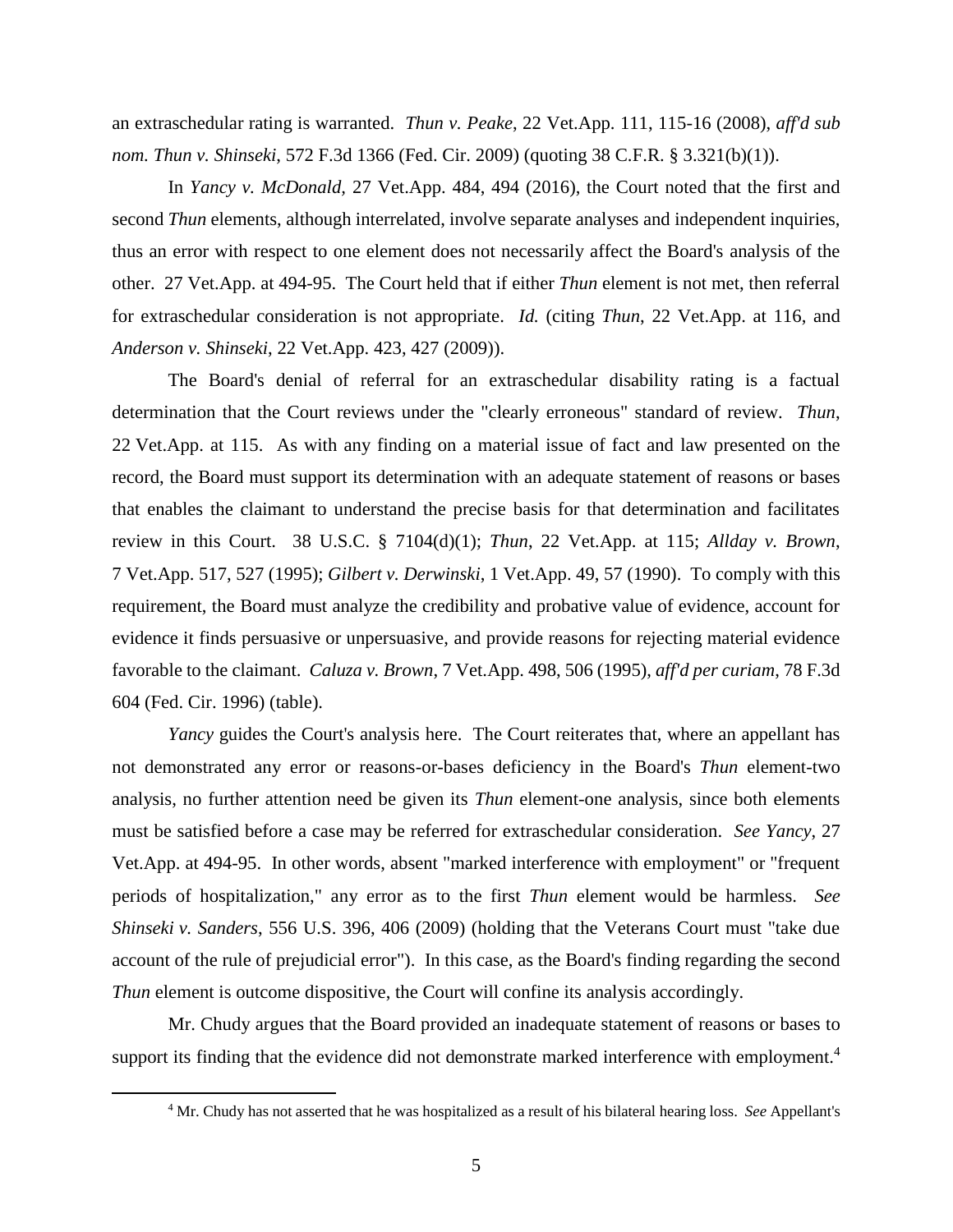Appellant's Br. at 8. Specifically, he asserts that the record reflects that his hearing loss disability "impact[s] his occupational and professional capabilities," but that the Board failed to address this favorable material evidence.<sup>5</sup> *Id*. (citing R. at 181 (Dec. 2015 VA examination report)). The Secretary responds that Mr. Chudy mischaracterized the cited evidence because the December 2015 examination report did not reflect any occupational impairment but, rather, noted that when his grandchildren visited, he had difficulty hearing them. Secretary's Br. at 16-17.

The Court is not persuaded by Mr. Chudy's arguments regarding the Board's determination that there was no marked interference with employment. *Hilkert v. West*, 12 Vet.App. 145, 151 (1999) (en banc) (holding that the appellant bears the burden of demonstrating error on appeal), *aff'd*, 232 F.3d 908 (Fed. Cir. 2000); *Berger v. Brown*, 10 Vet.App. 166, 169 (1997) (stating that "the appellant . . . always bears the burden of persuasion on appeals to this Court"). Although Mr. Chudy generally contends that the Board failed to discuss favorable material evidence in its decision, he does not identify any evidence of record to support this bald assertion, aside from a reference to the December 2015 VA examination report. Appellant's Br. at 8-9 (citing R. at 181). That report records Mr. Chudy's statement that "[w]hen I got the grandkids around I lose a lot of voice, and my wife too." R. at 181. On its face, this statement has no bearing on whether Mr. Chudy's hearing loss interfered with employment.

In any event, the Board directly addressed the December 2015 report in its decision and explained that the VA examiner "noted that the functional impact of [Mr. Chudy's] hearing loss was that [he] ha[d] difficulty understanding speech in certain circumstances," but that "this alone d[id] not prohibit his ability to work in his given field." R. at 11. Although the Board may have been terse in its finding no marked interference with employment, the Board's brevity was understandable given that there was no evidence to discuss with respect to this issue, nor has Mr. Chudy identified any such evidence. *See* R. at 13; Appellant's Br. at 1-9; Reply Br. at 1-5. Read as a whole, the Board's statement of reasons or bases for finding that there was no marked interference with employment is understandable and facilitates judicial review, and the Court otherwise discerns no error in the Board's finding. *Prickett v. Nicholson*, 20 Vet.App. 370, 375 (2006) (Board decisions generally should be read as a whole); *see also* 38 U.S.C. § 7104(d)(1);

 $\overline{a}$ 

Br. at 1-9; Reply Br. at 1-5.

<sup>5</sup> Our dissenting colleague asserts that the April 2011 and December 2015 VA examinations are inadequate. However, Mr. Chudy does not make that argument in his briefs.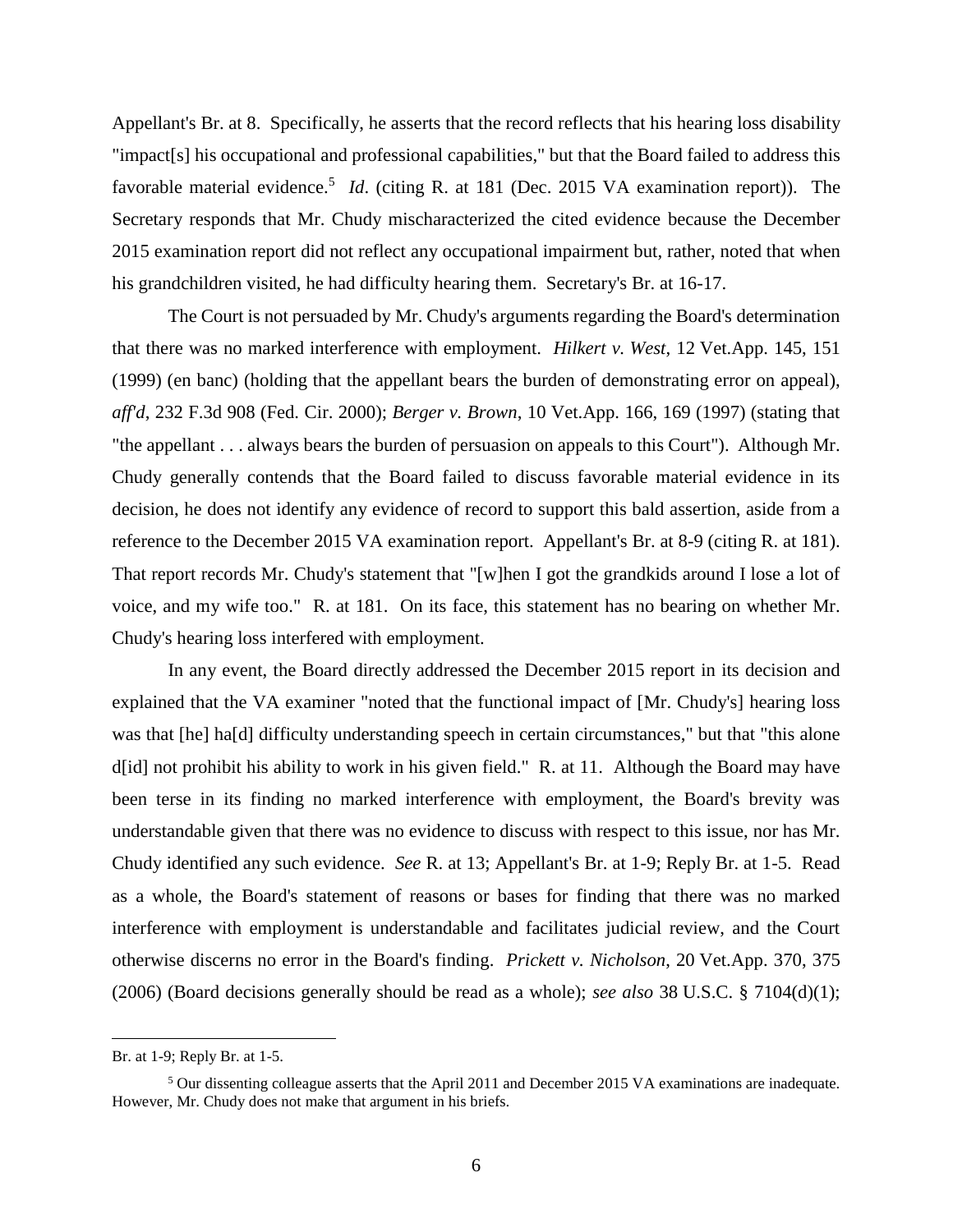*Allday*, 7 Vet.App. at 527; *Thun*, 22 Vet.App. at 115 (the Board's denial of referral for extraschedular consideration is reviewed under the "clearly erroneous" standard of review). Mr. Chudy is essentially unhappy with the outcome the Board reached, but provides no persuasive reason for the Court to disturb the Board's determination—and it is not the Court's role to secondguess the factfinder. *See Owens v. Brown*, 7 Vet.App. 429, 433 (1995) (it is the province of the Board to weigh and assess the evidence of record); *Hilkert*, 12 Vet.App. at 151.

In light of the Court's holding regarding the Board's determination as to the second *Thun* element, even assuming without deciding that the Board erred or failed to adequately explain its analysis as to the first *Thun* element, any such error would be harmless. *See Shinseki*, 556 U.S. at 406; *Yancy*, 27 Vet.App. at 494. Although the Court has previously suggested that there might be certain factual scenarios where the Board's failure to discuss particular symptoms or functional effects under the first *Thun* element might affect the adequacy of its discussion as to the second element, there is no evidence or argument as to any such effect here. *See Yancy*, 27 Vet.App. at 495 n.5; *Hilkert*, 12 Vet.App. at 151.

#### **IV. CONCLUSION**

Upon consideration of the foregoing, that part of the December 7, 2016, Board decision that denied extraschedular referral for bilateral hearing loss is AFFIRMED, and the balance of the appeal is DISMISSED.

GREENBERG, *Judge*, dissenting: Richard Chudy appeals that part of a December 7, 2016, Board decision that denied entitlement to a compensable disability rating for bilateral hearing loss. R. at 2-41. The appellant argues that the Board misinterpreted and misapplied the law when it declined to refer the appellant's claim for extraschedular rating consideration. Appellant's Br. at 5- 9. I agree.

The appellant is a Vietnam War veteran who served on active duty in the U.S. Navy from December 1968 until November 1972. R. at 485 (DD Form 214). While in combat, the appellant was exposed to rocket and artillery fire, jack hammer noise, and noise from explosions. R. at 937. During his time, the appellant earned, among other accolades, the Purple Heart, the National Defense Service Medal, and the Combat Action Ribbon. R. at 485, 937. He should not now have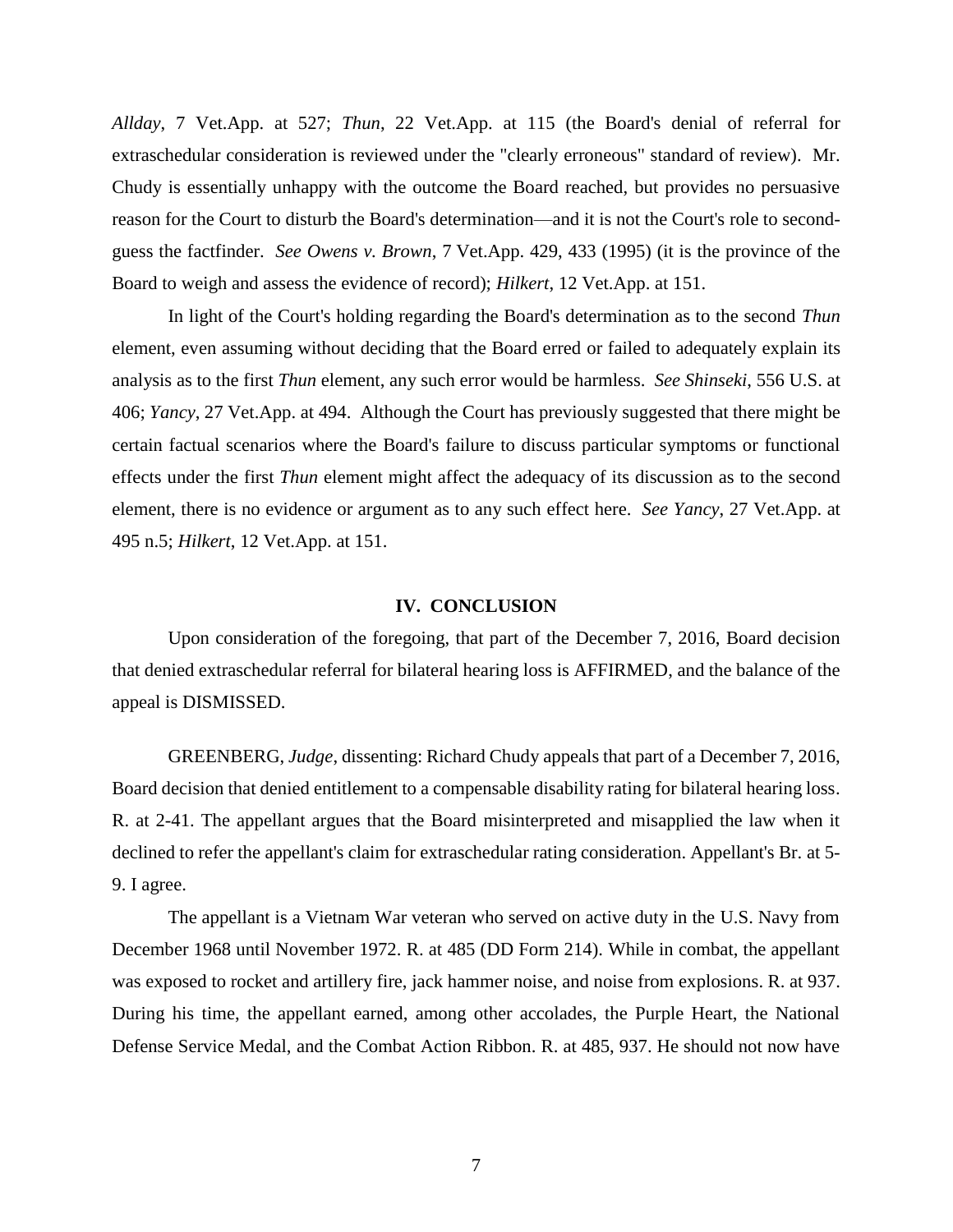to battle VA to receive benefits for the uncompensated symptoms of pressure in his ears, dizziness on movement, and vertigo. R. at 2756, 936-37, 329, 317-18.

Justice Alito noted in *Henderson v. Shinseki* that our Court's scope of review in this appeal is "similar to that of an Article III court reviewing agency action under the Administrative Procedure Act, 5 U.S.C. § 706." 562 U.S. 428, 432 n.2 (2011); *see* 38 U.S.C. § 7261. The creation of a special court solely for veterans, and other specified relations such as their widows, is consistent with congressional intent as old as the Republic. *See Hayburn's Case*, 2 U.S. (2 Dall.) 409, 410 n., 1 L. Ed. 436 (1792) ("[T]he objects of this act are exceedingly benevolent, and do real honor to the humanity and justice of Congress."). "The Court may hear cases by judges sitting alone or in panels, as determined pursuant to procedures established by the Court." 38 U.S.C. § 7254. Accordingly, the statutory command of Congress that a single judge may issue a binding decision, pursuant to procedures established by the Court, is "unambiguous, unequivocal, and unlimited." *Conroy v. Aniskoff*, 507 U.S. 511, 514 (1993); *see generally Frankel v. Derwinski*, 1 Vet.App. 23, 25-26 (1990).

From the beginning of the Republic statutory construction concerning congressional promises to veterans has been of great concern. "By the act concerning invalids, passed in June, 1794, vol. 3. p. 112, the secretary at war is ordered to place on the pension list, all persons whose names are contained in a report previously made by him to congress. If he should refuse to do so, would the wounded veteran be without remedy? Is it to be contended that where the law, in precise terms, directs the performance of an act, in which an individual is interested, the law is incapable of securing obedience to its mandate? Is it on account of the character of the person against whom the complaint is made? Is it to be contended that the heads of departments are not amenable to the laws of their country?" *Marbury v. Madison*, 5 U.S. 137, 164, 2 L. Ed. 60, 69 (1803).

In January 2003, the appellant filed for benefits based on service connection for bilateral hearing loss. R. at 1187. In June 2004, the RO granted service connection for left ear hearing loss at a noncompensable rating, effective January 21, 2003. R. at 1130-39. Later that month, the RO denied service connection for the appellant's right ear hearing loss. R. at 1114-29.

The appellant attended a VA examination in May 2005, during which he reported pressure in his ears, particularly on the left side. R. at 2756.

In December 2010, the appellant filed a claim for service connection for right ear hearing loss and for an increased rating for his left ear. R. at 1012-13. The appellant attended a VA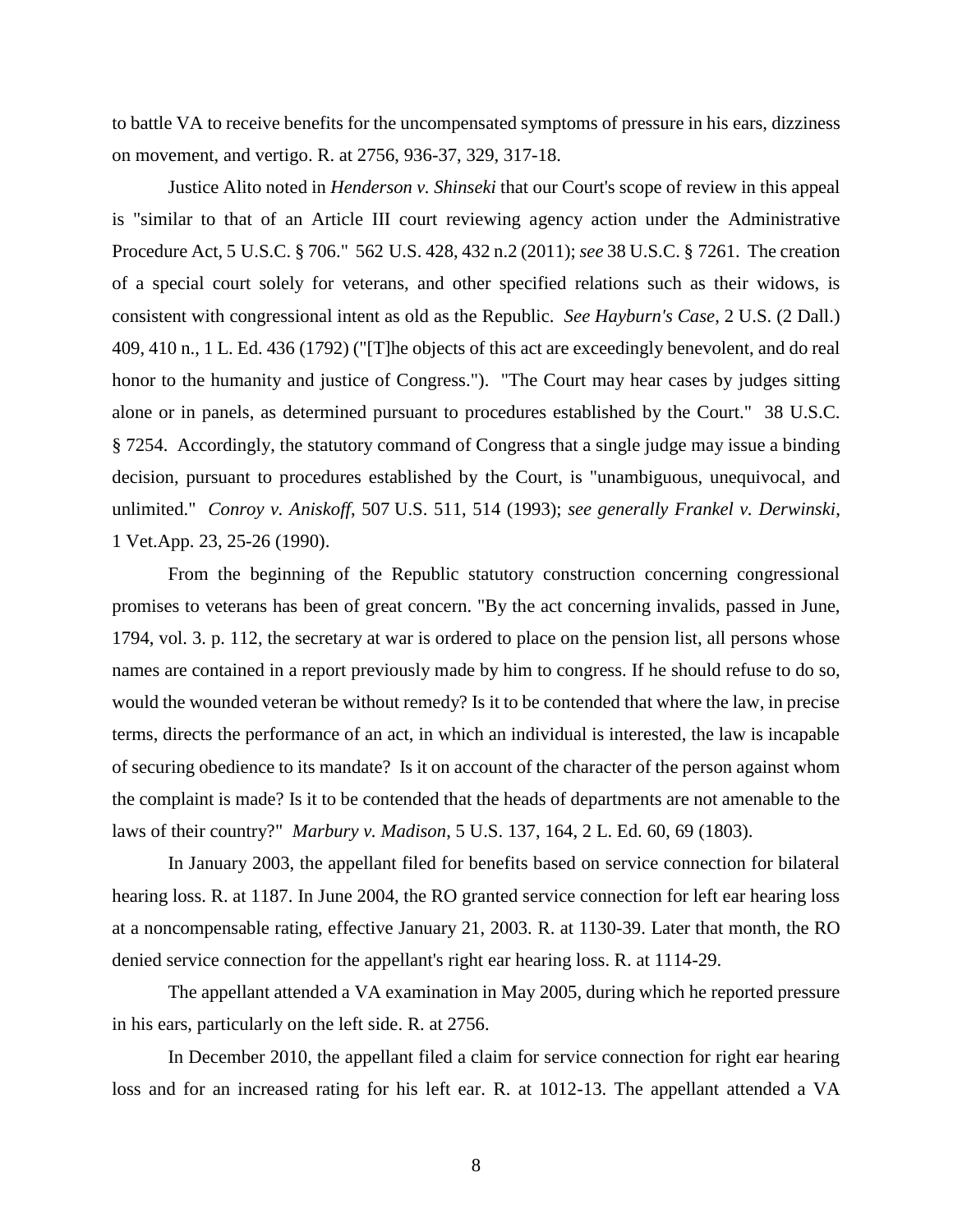examination in April 2011. The appellant complained of dizziness, vertigo upon rising quickly, and difficulty hearing his grandchildren. R. at 936-37. The examiner opined that it was as likely as not that the appellant's right ear hearing loss was incurred during military service. R. at 940.

In January 2014, the appellant underwent another VA examination, during which he reported dizziness upon standing up quickly and bending forward. R. at 317-18. The appellant continued to complain of dizziness in a July 2014 examination. R. at 329.

In September 2015, the Board issued a decision in which it granted the appellant service connection for right ear hearing loss. R. at 276-314. In December 2015, the appellant attended another VA examination. R. 178-81. The appellant reported that his hearing loss affected the ordinary conditions of his daily life, including the ability to work, because the appellant had difficulty hearing his wife and grandchildren. R. at 181. That same month, the RO issued a rating decision, awarding the appellant a noncompensable rating for bilateral hearing loss, effective January 31, 2003. R. at 117-23.

In December 2016, the Board denied a compensable rating for the appellant's bilateral hearing loss. R. at 7-13. Using the results of several audiological tests, the Board found that under the rating criteria in 38 C.F.R. § 4.85, the appellant was entitled only to a noncompensable rating. R. at 9-11. Although the Board noted that the appellant's bilateral hearing loss caused him to have difficulty hearing his grandchildren and wife, the Board accorded greater weight to the audiological test results. R. at 10-11. Additionally, the Board found that "the rating criteria reasonably describe [the appellant's] disability," determining that "[t]here have not been any hospitalizations or marked interference with employment." R. at 13. Consequently, the Board found that referral for an extraschedular rating was not warranted. R. at 13.

No error is harmless. The majority rejects this conclusion and skates over the fact that the Board failed to explain how the rating criteria contemplate the appellant's symptomology. *See Thun v. Peake*, 22 Vet.App. 111, 115 (2008), *aff'd sub nom. Thun v. Shinseki*, 572 F.3d 1366 (Fed. Cir. 2009) (when either a claimant or the evidence of record suggests that a schedular rating may be inadequate, the VA must determine whether the evidence before it "presents such an exceptional disability picture that the available schedular evaluations for that service-connected disability are inadequate."); 38 U.S.C. § 7104(d)(1) ("Each decision of the Board shall include . . . a written statement of the Board's findings and conclusions, and the reasons or bases for those findings and conclusions, on all material issues of fact and law presented in the record."); *Gilbert v. Derwinski*,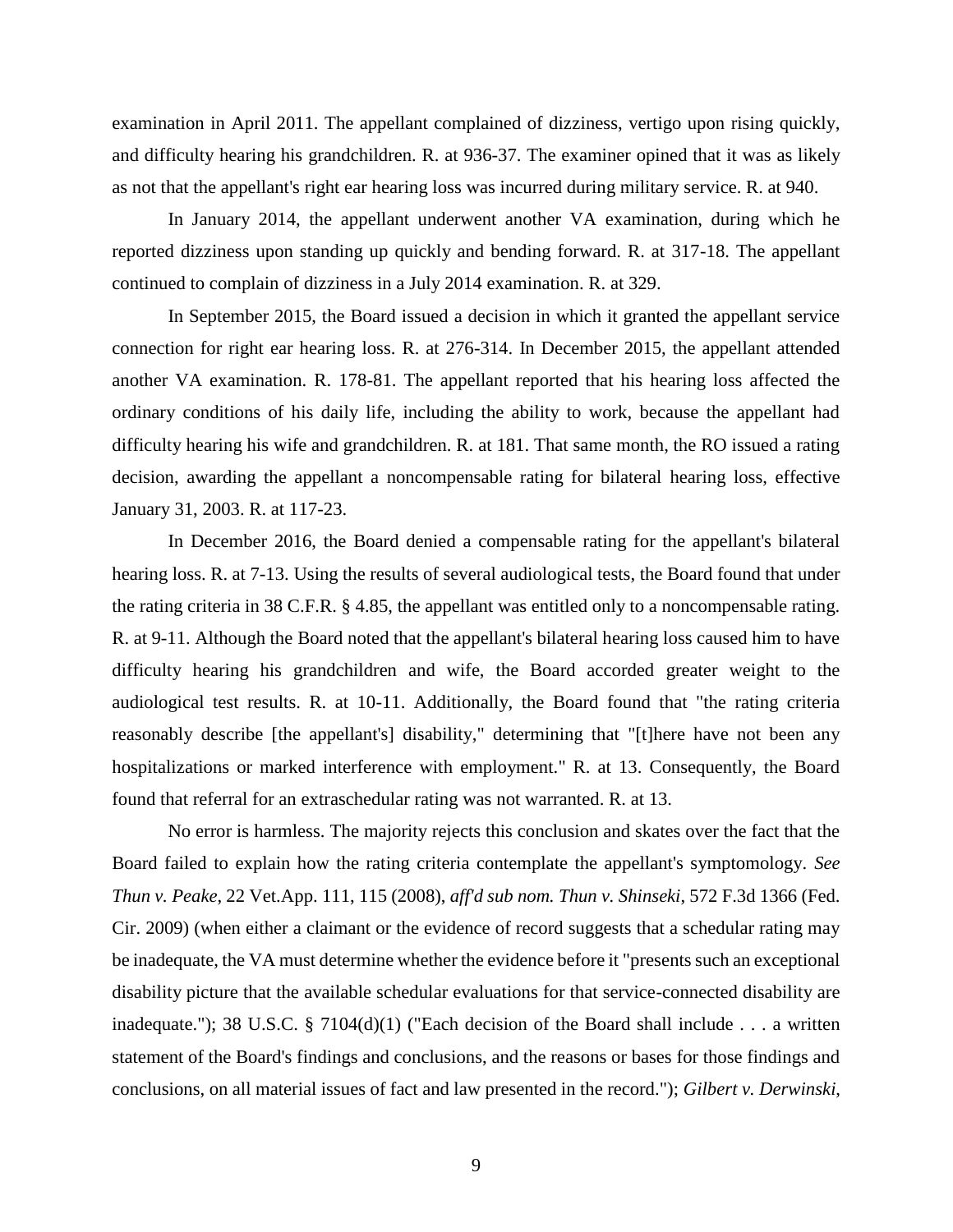1 Vet.App. 49, 56-57 (1990) (finding that Congress mandated, by statute, that the Board provide a written statement of reasons or bases for its conclusions that is adequate to enable the appellant to understand the precise basis for the Board's decision and to facilitate review in this Court).

The appellant has complained of ear pain, ear pressure, and dizziness. *See* R. at 2756, 936- 37, 329, 317-18. Yet the Board did not address how these symptoms were contemplated by the appellant's rating for hearing loss. *See Doucette v. Shulkin*, 28 Vet.App. 366, 368, 371 ("[A] hearing loss claimant could provide evidence of numerous symptoms, including—for purposes of example only—ear pain, dizziness, recurrent loss of balance, or social isolation due to difficulties communicating."); *see also King v. Shulkin*, 2017 WL 6523588, at \*5 (U.S. Vet. App. Dec. 21, 2017). Therefore, the Board did not perform the analysis required by *Thun*. I would have remanded the matter for the Board to provide an adequate statement of reasons or bases for its findings.

Additionally, the Board did not lay a foundation to find that the lack of occupation-related medical evidence constituted proof against the appellant's hearing loss claims, as the medical evidence relied on postdated his retirement. *See Foundation v. Shinseki*, 27 Vet.App. 258, 272 (citing *Horn v. Shinseki*, 25 Vet.App. 231, n.7 (2012) (the absence of evidence cannot be used as proof of substantive negative evidence absent "a proper foundation . . . to demonstrate that such silence has a tendency to prove or disprove a relevant fact."); *Buczynski v. Shinseki,* 24 Vet.App. 221, 224 (2011) (where there is no medical reason to comment on a symptom, silence in regard to that symptom may not be taken as proof that the doctor did not observe it). The appellant retired by February 2011 at the latest. *See* R. at 969. Both VA examinations–one in April 2011 and the other in December 2015–discussed by the Board in its decision were administered after the appellant's retirement. R. at 10. It is unsurprising that the April 2011 VA examiner opined that the appellant's hearing loss did not significantly affect his occupation, and that the appellant's December 2015 response regarding the effects of hearing loss on his daily life was limited to his social functioning. R. at 939, 181. It is illogical to suggest that a retired claimant who describes a difficulty hearing voices would not experience marked interference with employment; the evidence in the current case simply reflects that the appellant is retired. The appellant's absence from the workforce does not preclude the possibility that his uncompensated symptoms would have caused marked interference with employment. *Cf. Ortiz-Valles v. McDonald*, 28 Vet.App. 65, 70-71 (2016) ("[The relevant regulation] does not differentiate between employed and